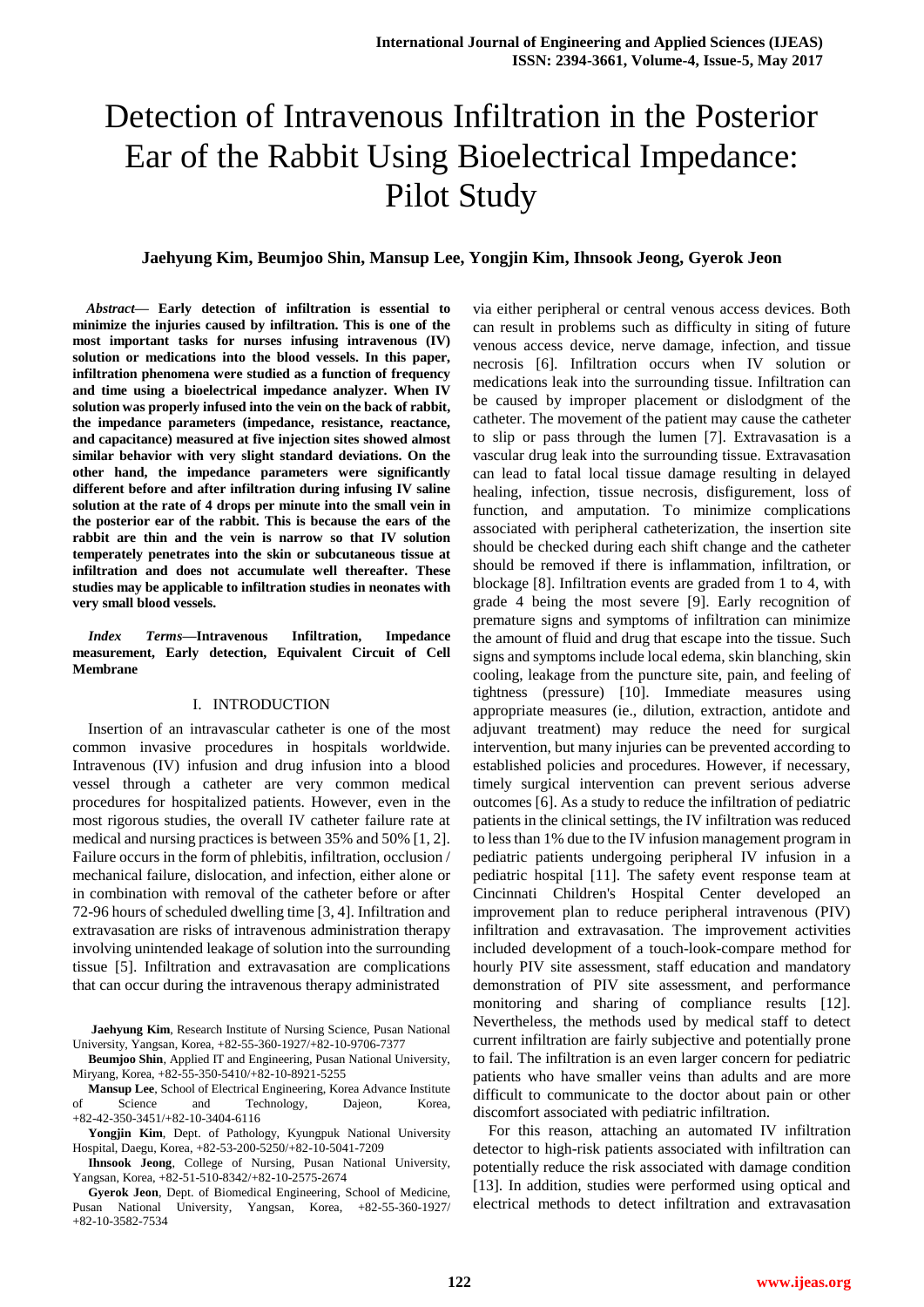during peripheral IV infusion since early detection of infiltration can help prevent the serious injuries that may require surgical correction. IV infiltration detection devices combined with fiber optics and algorithm were proposed to detect the infiltration around IV injection site noninvasively [13-14]. An IV watch Model 400 was developed for the detection of peripheral IV infiltration and outflow events through continuous monitoring of the IV site using near infrared (NIR) [15]. In addition, researchers have attempted to use ultrasound to examine exogenous fluids injected into the skin and subcutaneous tissue. Ultrasound could detect small amount fluids such as cosmetic fillers and subcutaneous injections. Their study suggested that ultrasound could be a potential reference standard for the future evaluation of IV monitoring devices [16]. However, early infiltration detection system should be simple, reliable, economical, and monitor IV infiltration in a non-invasive manner for ease of use in the nursing and medical practice. Infiltration detection systems using bioelectrical impedance analysis (BIA) satisfy these requirements well because they are safe, practical and non-invasive methods for measuring the composition of biological tissues and substances [17]. BIA has been currently used to diagnose disease and to assess hydration status, body composition, muscle-fat ratio, obesity, lean mass balance, edema, and nutritional status of patients [18, 19]. In this study, bioelectrical impedance (BI) was measured as a function of frequency during infusing IV solution into the vein on the posterior ear of rabbit. In order to investigate any change in BI due to infiltration, BI was measured as a function of time before and after infiltration. Infiltration was deliberately induced by puncturing the vein wall in the posterior ear of rabbit with needle. During infiltration, IV solution accumulated in the subcutaneous tissue was investigated using an equivalent circuit model of the human cell and the impedance parameters such as impedance resistance, reactance, and capacitance of cell membrane [20, 21].

#### II. METHOD

# 2.1 Equivalent Circuit of ECF, ICF, and Cell Membrane

A basic understanding of normal body fluid physiology is required to appreciate the nuances of fluid therapy. Total body water (TBW) accounts for approximately 60% of the total body weight. TBW is distributed between the intracellular fluid (ICF) compartment (approximately 66%) and the extracellular fluid (ECF) compartment (approximately 33%). These two spaces are separated by cell membranes. The ECF compartment is further subdivided into intravascular (8% TBW) and interstitial (25% TBW) spaces [22], and these compartments are separated by the capillary wall. The cell membranes between the fluid compartments have different permeability to different solutes based on size, charge, and conformation. The human body consists of resistances ( $R_e$ ,  $R_m$ ,  $R_i$ ) and capacitance ( $C_m$ ) connected in parallel or in series. In the parallel model, two or more resistors and capacitors are connected in parallel, with the current passing through the extracellular space at low frequencies and through the intracellular space at high frequencies. Cells constituting human organs consist of ECF and ICF that behave as electrical conductors, whereas the cell membrane acts as an electrical resistor and capacitor [23, 24]. Figure 1 indicates an equivalent circuit of a cell in the human

body. Table 1 lists the descriptions of the indicated symbols in Fig. 1.



Fig. 1. The human body consists of resistors  $(R_e, R_m, R_i)$  and Capacitor  $(C_m)$  connected in parallel or in series. In the parallel model, two or more resistors and capacitors are connected in parallel, with the current passing through the extracellular space at low frequencies and through the intracellular space at high frequencies.

Table 1. Description of symbols represented in Figure 1

| Symbol                 | Description                        |
|------------------------|------------------------------------|
| $\mathcal{C}_{\bm{m}}$ | Capacitance of cell membrane       |
| $R_m$                  | Resistance of cell membrane        |
| $R_e$                  | Resistance of ECF                  |
| $R_i$                  | Resistance of ICF                  |
| $X_c$                  | Reactance of cell membrane         |
| $Z_i$                  | Impedance of $X_c$ and $R_i$       |
| Z                      | Impedance of $Z_i$ and $R_e$       |
|                        | Current through both ECF and ICF   |
|                        | Current through only ECF           |
| I2                     | Current through both cell membrane |
|                        | and ECF                            |

Since the resistance  $(R_m)$  and the capacitance  $(C_m)$  of cell membrane are connected in parallel, the reactance  $(X_C)$  of cell membrane in Fig. 1 can be expressed as follows:

$$
X_C = \frac{1}{\frac{1}{R_m} + j\omega C_m} = \frac{R_m}{1 + j\omega R_m C_m} \tag{1}
$$

The reactance  $(X_c)$  of cell membrane and the resistance  $(R_i)$  of ICF connected in series can be expressed as (2)

$$
Z_i(j\omega) = R_i + X_c = R_i + \frac{1}{\frac{1}{R_m} + j\omega c_m} + R_i + \frac{R_m}{1 + j\omega R_m c_m} \tag{2}
$$

Total impedance (Z) having a coupling structure in parallel with the extracellular fluid (ECF) with the intracellular fluid (ICF) in series with the cell membrane  $(X_c)$  can be expressed by Eq.  $(3)$ :

$$
Z = R + iX_C \tag{3}
$$

Total impedance (Z) of cell model can be also represented as (4)

$$
Z = \frac{1}{\frac{1}{R_e} + \frac{1}{Z_i}} = \frac{R_e Z_i}{R_e + Z_i}
$$
(4)

The reactance  $(X_c)$  of cell membrane depends on the applied frequency. When the frequency of the applied alternating current is low,  $X_c$  and  $Z_i$  increase in the equations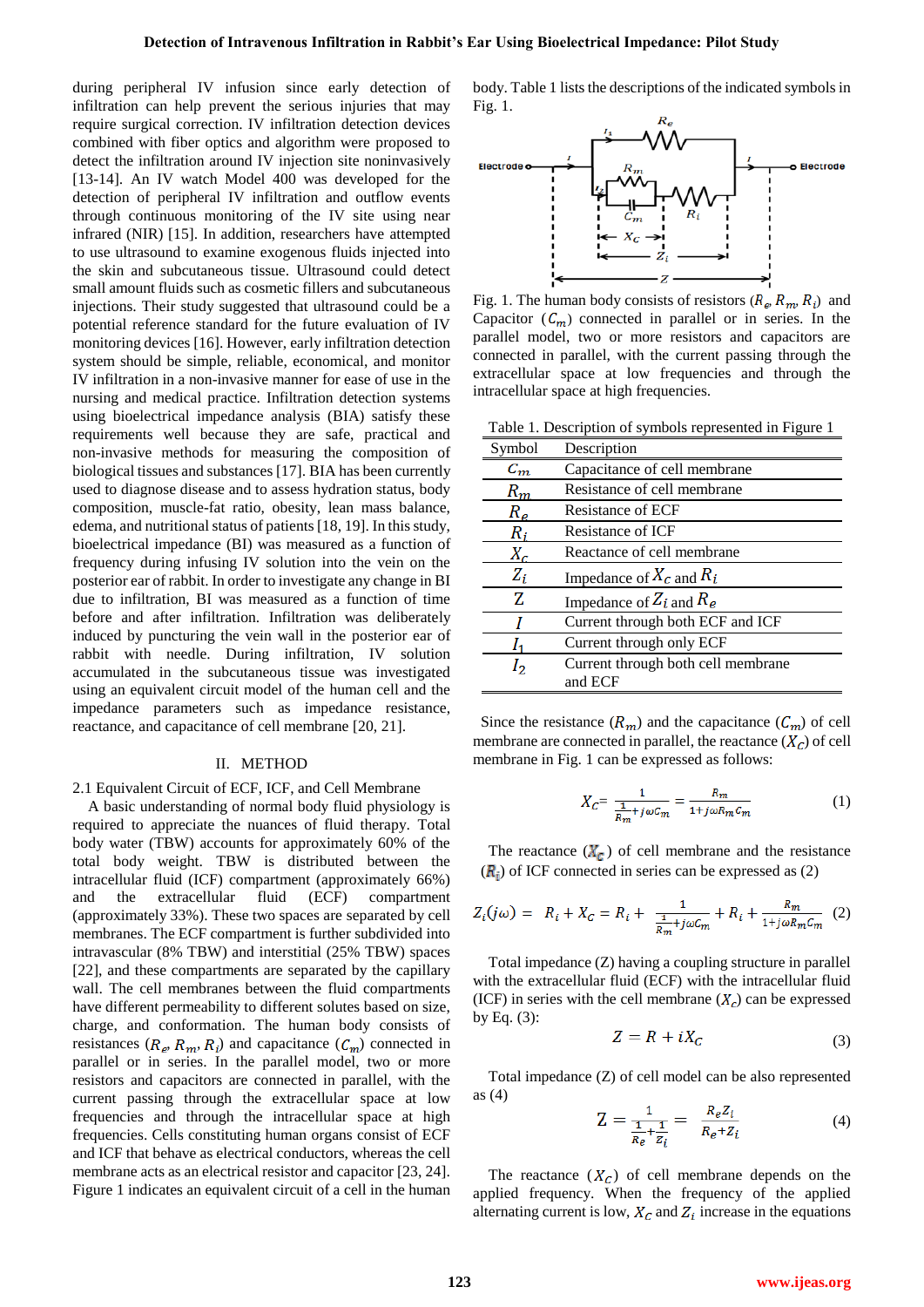# **International Journal of Engineering and Applied Sciences (IJEAS) ISSN: 2394-3661, Volume-4, Issue-5, May 2017**

(1) and (2), so that Z increases. When the frequency of the applied alternating current is high, the opposite phenomenon occurs and Z is lowered.

# 2.2 Peripheral intravenous injection and induced infiltration

Electrodes (with a separation of 5cm) for applying the current and collecting the voltage were attached to both sides of IV infusion site. Ag/AgCl electrode (2223H, 3M, Korea) with foam tape and sticky gel was used to minimize interfacial effect between electrode and the skin. Experimental animals were male New Zealand White Rabbit aged 6 months and weighing 2.5-3 kg. After inserting peripheral intravenous (PIV) catheter into a vein on the back of rabbit in figure 2(a), impedance (Z) was measured as a function of frequency during infusing saline IV solution at the rate of 4 drops per minute. Impedance measurement was performed by selecting five places on the back of the rabbit. Saline solution was injected with the minimum amount that would not cause clotting. In addition, the infiltration was deliberately induced by pushing the needle through the vein wall into the subcutaneous tissue in posterior ear of rabbit as shown in figure 2(b). Impedance was measured as a function of frequency before and after infiltration, using multi-channel impedance measuring instrument (called Vector Impedance Analyzer) developed by Kim [25]. AC having eleven frequencies (10, 20, 30, 50, 70, 100, 200, 300, 500, 700, and 1000 kHz) was applied to the electrodes to measure Z. This study was approved by the Youngnam University Hospital Animal Care and Use Committee (YUMC-AEC2016-011).



Fig. 2 (a) The locations of the electrodes on the back of the rabbit for impedance measurement. (b) A photograph of impedance measurement after inducing infiltration of vein in posterior ear of a rabbit.

# III. RESULT

# A. Impedance (Z) as a function of frequency (f)

Impedance of the human body is a major factor affecting the intensity of the current flowing through the human body when the applied voltage is constant. Assuming that the human body is an electrical conductor, impedance is measured differently depending on morphological and structural characteristics of various components such as tissues and cells, moisture in the body, and blood constituting various organ systems. The impedance varies depending on the path of the current applied to the human body, the applied frequency, the cross-sectional area of the measurement site, and the structural characteristics.

Figure  $3(a)$  shows the impedance  $(Z)$  as a function of frequency while IV solution was being infused into the vein on the back of rabbit. An alternating current (AC) with eleven frequencies (10, 20, 30, 50, 70, 100, 200, 300, 500, 700, 1000 kHz) was applied to the electrodes attached to the both sides of IV site during infusing IV solution into the vein. Impedance decreased nearly inversely with increasing frequencies of applied AC. In particular, the impedance decreased significantly in low frequency region (10-100 kHz) and gradually decreased at frequencies above 100 kHz. In addition, the standard deviations  $(\pm SD)$  obtained with Vector Impedance Analyzer were measured largely at 10 kHz and thereafter decreased with increasing frequency. Figure 3(b) shows the impedance measured as a function of frequency when infiltration occurred during infusing IV solution into the vein in the posterior ear of rabbit. Infiltration was induced by intentionally puncturing a small vein in the rabbit's ear with an injection needle. BI (before infiltration) indicates the time when IV solution was properly infused into the vein. BI (at infiltration) indicates the time when infiltration occurred while IV solution was being infused into the vein. Before the infiltration, the impedance was measured relatively high. However, the impedance decreased remarkably after infiltration. Compared to figure 3(a), the impedance was measured very high because the vein in the ear of the rabbit was very small and the ears were thin. In our previously published paper [26], impedance decreased quantitatively where vein in the human's forearm was infiltrated. On the other hand, when infiltration was induced in the posterior ear of rabbit, the impedance decreased significantly during infiltration and thereafter did not decrease any more. This indicates that the ears of the rabbit are thin and the veins in the ear are thin, so that IV solution no longer accumulates in the subcutaneous tissue. The slight increase in impedance at 25 minutes after infiltration was due to that the vein of the rabbit burst out and IV solution that had accumulated in the vein and subcutaneous tissue leaked out.

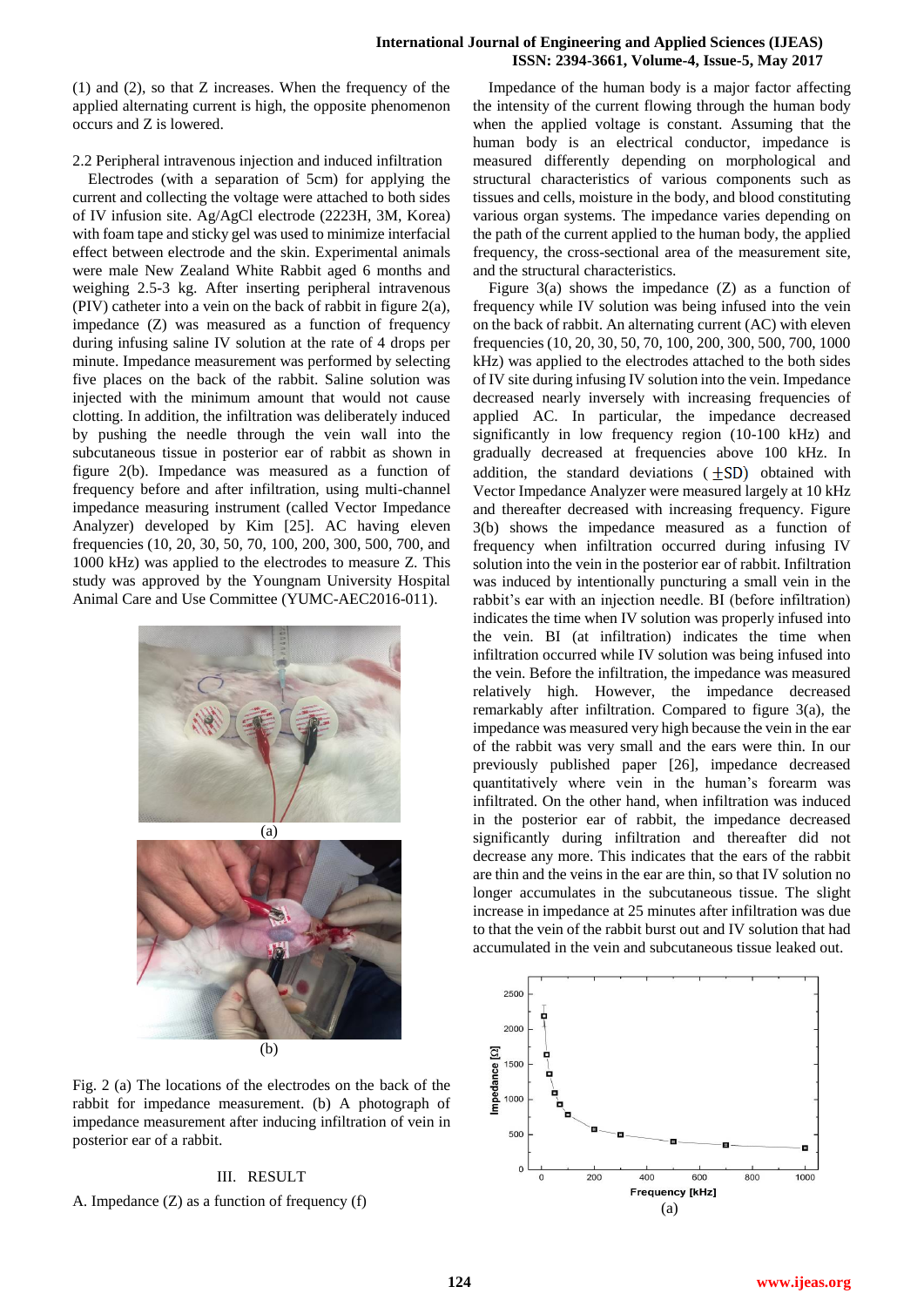

Fig. 3 (a) Impedance as a function of frequency during infusing saline solution into the vein on the back of a rabbit. (b) Impedance as a function of frequency before and after infiltration during infusing IV solution into the vein in the posterior ear of a rabbit.

# B. Resistance (R) as a function of frequency (f)

Whether a cell membrane behaves as a resistor or a capacitor depends on the frequency of the applied AC. When AC with a frequency lower than 50 kHz  $(2.1 \times 10^{-11} eV)$  is applied to IV site, the resistance is relatively high because the current primarily flows into narrow ECF, which is composed of adipose tissue. Only a small amount of current finds "the path of least resistance" through a capillary [27]. Hence, the decreasing resistance at 10 kHz  $(0.41 \times 10^{-11}$ eV) over time reflects IV solution accumulating in ECF after infiltration. On the other hand, when AC with a frequency higher than 50 kHz is applied to IV site, the current has sufficient energy to pass through the cell membrane; therefore, the current flows into ICF with a larger internal cross-sectional area. Thus, the current flows through both ECF and ICF. As the frequency increases, more current flows into ICF, further lowering the resistance.

Figure 4(a) shows the resistance (R) measured as a function of frequency while IV saline solution was being infused into the vein on the backs of a rabbit. AC having eleven frequencies was applied to the electrodes attached to both sides of IV site during infusing IV solution into the vein. Resistance decreased approximately inversely with increasing frequencies of applied AC during infusing IV solution. In particular, R decreased significantly in low frequency region (10-100 kHz) and gradually decreased at frequencies above 100 kHz. The standard deviation  $(\pm SD)$  of resistance was high at low frequencies (10-100 kHz) and relatively low at high frequencies ( $\geq$ 100 kHz). Figure 4(b) shows the resistance as a function of frequency before and after the infiltration during infusing IV solution into the vein in the posterior ear of the rabbit. Compared with R before infiltration as shown in figure 4(a), the resistance was significantly reduced at infiltration and thereafter decreased further as IV solution was injected into the rabbit ear. At each frequency, the resistance gradually decreased over time, proportional to the amount of IV solution leaking from the vein due to infiltration, indicating IV solution (and blood products) accumulated in ECF including interstitial fluid. This can be a useful parameter for the early detection of infiltration. The increasing R in 25 minutes after infiltration was due to that the vein in the posterior ear of the rabbit burst out and IV solution that had accumulated in the vein and subcutaneous tissue leaked out. When AC having a frequency of 10 kHz  $(0.41 \times 10^{-10}$  eV) was applied to IV site, R was significantly large because the current primarily flowed into ECF. The decreasing impedance at 20 kHz over time reflects IV solution being accumulated in the skin and subcutaneous tissue during infiltration. On the other hand, when AC having a frequency higher than 50 kHz  $(2.07\times10^{-10}$  eV) was applied to IV site, the applied AC was strong enough to penetrate the cell membrane and then flowed into both ECF and ICF. Thus, the decreasing R at AI can be interpreted as an infiltration. Then the decreasing R over time can be considered as gradual accumulation of IV solution and blood leaking from the vein into surrounding tissues. R increased at 25 minutes after infiltration, indicating that the vein in the posterior ear of the rabbit burst out and IV solution accumulated in the vein and subcutaneous tissue leaked out.



Fig. 4 (a) Resistance as a function of frequency during infusing IV saline solution into the vein on the back of a rabbit. The resistance decreased nearly inversely with increasing frequency. (b) Resistance as a function of frequency before and after infiltration during infusing IV solution into the vein in the posterior ear of rabbit. Resistance was measured high before infiltration, but gradually decreased after infiltration. This indicates that IV solution is accumulating in the vein in the posterior ear of the rabbit due to infiltration.

# C. Reactance  $(X_C)$  as a function of frequency  $(f)$

The reactance  $(X_C)$  of cell membrane is a measure of the function of the cell membrane [27]. The cell membrane can store charge for a short period of time and slow down the current flow. The cell membrane acts as a resistor when the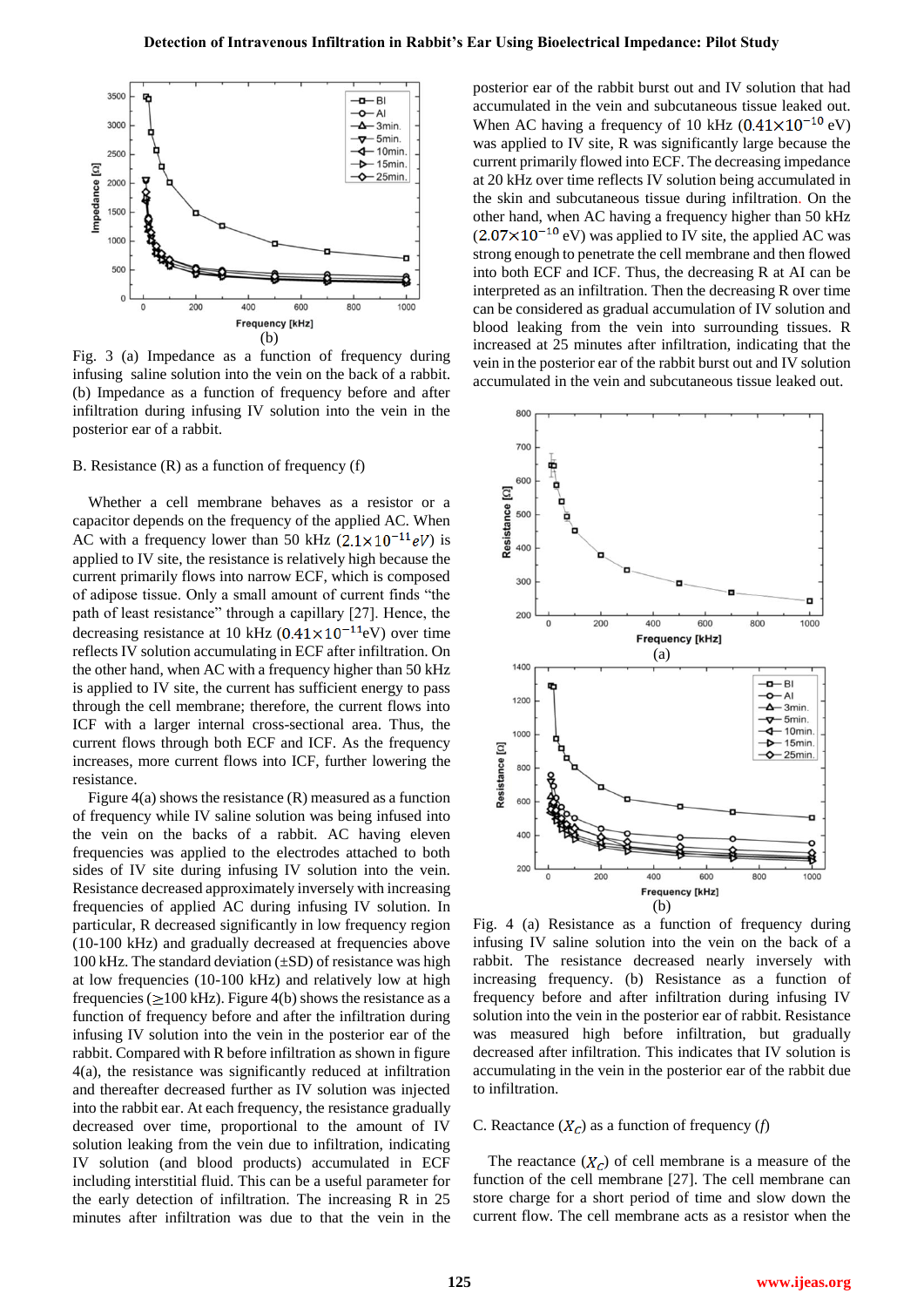frequency of the applied current is low and as a capacitor when the frequency of the applied current is high. At a low frequency below 50 kHz, the current cannot flow through the cell membrane. At these frequencies, the cell membrane acts as resistor because current cannot pass through the cell membrane. Therefore, at low frequencies, any current conducting through the body primarily passes through ECF. On the other hand, currents having a frequency higher than 50 kHz can pass through the cell membranes and flow through both ICF and ECF.

Figure 5(a) shows the reactance  $(X_C)$  of cell membrane as a function of frequency during infusing IV solution into the vein on the back of a rabbit. The magnitude of the reactance decreased inversely with increasing frequency. Figure 5(b) shows the reactance  $(X_c)$  of cell membrane as a function of frequency before and after infiltration during infusing IV solution into the vein in the posterior ear of a rabbit. As the frequency of the applied AC increased, the ability of the cell membrane to slow down the flowing AC was significantly reduced, and hence,  $X_c$  decreased. In comparison with figure 5 (a) in which saline solution was properly infused into the vein on the back of the rabbit, the magnitude of  $X_c$  was significantly decreased when infiltration occurred.  $X_c$  of cell membrane was most evidently reduced at 10 kHz during infiltration. IV solution and blood components were adsorbed to the cell membrane due to infiltration, seriously reducing the ability of the cell membrane to slow AC. This indicates that the infiltration detection is possible when infiltration occurs in thin blood vessels, as in neonates.



Fig. 5 (a) Reactance as a function of frequency during infusing IV saline solution into the vein on the back of a rabbit. The reactance decreased approximately inversely with increasing frequency. (b) Reactance as a function of frequency before and after infiltration during infusing IV

solution into the vein in posterior ear of the rabbit. The magnitude of reactance decreased at infiltration (AI). This indicates that IV solution and blood components are adsorbed to call membrane, reducing the ability of cell membrane to store electric charges passing through membrane.

D. Capacitance  $(C_m)$  of cell membrane as a function of frequency (*f*)

Capacitance is the absolute amount of energy storage of the body due to intact cellular membranes. A high capacitance indicates that body stores energy effectively. A low capacitance would suggest that cells have trouble in storing energy. The cell membrane acts as a capacitor when a current having a high frequency is applied to the body. The capacitance is inversely proportional to the applied frequency and the reactance as follows:  $C_m=1/2\pi f X_c$ .

Figure 6(a) shows the capacitance  $(C_m)$  of cell membrane as a function of frequency during infusing IV solution into the vein on the back of a rabbit. The capacitance is inversely proportional to the frequency of the applied AC. Figure 6(b) shows the capacitance of cell membrane as a function of frequency before and after infiltration. Capacitance decreases inversely with increasing frequency. Compared with  $C_m$  at BI, the capacitance of cell membrane increased significantly at AI and thereafter. After infiltration, infused IV solution and blood components (red blood cells, white blood cells, platelets, etc.) were adsorbed to the cell membrane in the surrounding tissues in the vein of the rabbit's ear, gradually increase the capacitance of cell membrane. At 25 minutes after infiltration, the venous blood vessels ruptured and IV solution and blood components flowed out from the vein into surrounding tissues, slightly decreasing the capacitance of cell membrane.

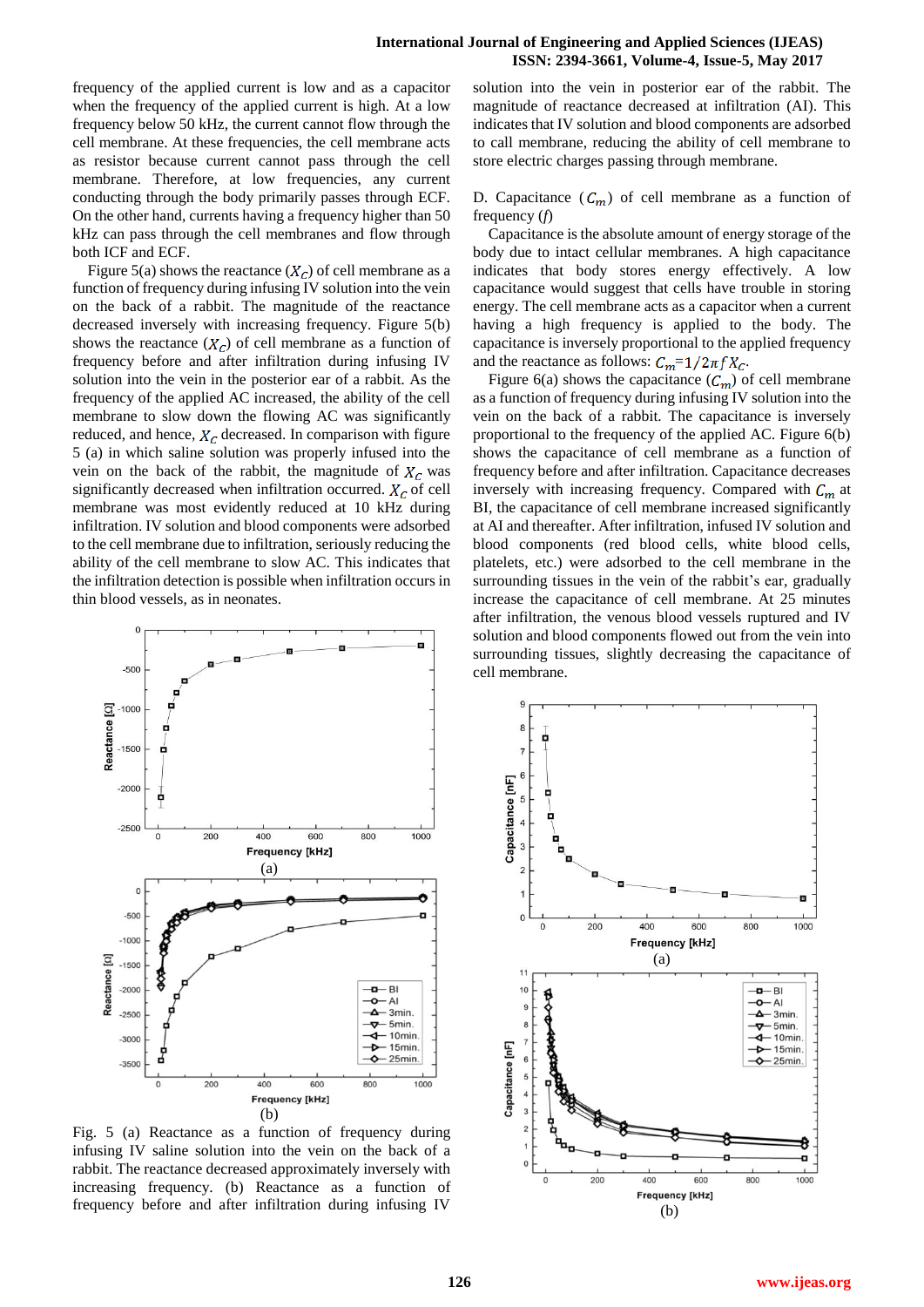Fig. 6(a) Capacitance of cell membrane as a function of time during infusing IV saline solution into the vein on the back of a rabbit. The capacitance decreased nearly inversely with increasing frequency. (b) Capacitance of cell membrane as a function of frequency before and after infiltration during infusing IV solution into the vein in the posterior ear of a rabbit. Capacitance increased after infiltration indicating that IV solution and blood components were accumulating to the cell membranes in the vein in the left ear of the rabbit.

# IV. DISCUSSION

Infiltration is difficult to detect, especially at an early stage of infiltration. To date, the techniques to detect the infiltration primarily relied on clinical methods, which include visual and tactile examination of the skin and tissue surrounding IV injection site for factors such as tissue pressure, color, edema, turgor and temperature [10]. However, the visual and tactile examination technique is ineffective in detecting the infiltration since tissue damage has already occurred when infiltration is checked. In addition, infiltration detection systems was developed using infrared light as a light source. Infiltration was recognized to decrease the reflectivity due to the leaked solution when comparing the reflectance of the lights before and after infiltration [14, 28]. However, these data do not accurately reflect accumulation of solution/fluid from the vein into skin and subcutaneous tissue because they depends on the partial reflectivity of IV solution exposed to the skin and infiltrated Iv solution (also blood components) into subcutaneous tissue.

In this study, BIA was used to investigate the pathophysiological properties of biological tissues to detect infiltration. When IV solution was properly infused into the vein on the back of rabbit, there were no apparent changes in impedance parameters  $(Z, R, X_c, C_m)$  as a function of frequency. On the other hand, when infiltration occurred in a small vein in the rabbit's thin ear, impedance parameters exhibited the apparent differences before and after infiltration. Using multi-frequency bioelectrical impedance and an equivalent circuit model, IV saline solution leaking from the vein after infiltration was confirmed to be accumulated in ECF of surrounding subcutaneous tissue, proposing an indicator for early detection of infiltration. Unlike infiltration in adults with thick veins, newborn infants with thin veins may have similar behavior to infiltration in the veins of the rabbit ear.

### V. CONCLUSION

In this study, the impedance was measured as a function of time and frequency when IV solution was infiltrated into the vein in the back or posterior ear of the rabbit. Experimental results can be described as following. First, when infiltration was induced by puncturing the vein wall in the rabbit's ear, the impedance (Z) decreased significantly during infiltration and thereafter did not decrease any more. This indicates that the ears of the rabbit are thin and the veins in the ear are small, so that IV solution no longer accumulates in the skin and subcutaneous tissue. Second, the resistance (R) was significantly reduced at infiltration and thereafter decreased further as IV solution was injected into the rabbit's ear. At each frequency, the resistance gradually decreased over time, proportional to the amount of IV solution leaking from the vein due to infiltration, indicating IV solution (and blood

products) accumulated in ECF (including interstitial fluid). This can be a useful parameter for the early detection of infiltration. Third, the magnitude of reactance  $(X_c)$  was significantly decreased when infiltration occurred.  $X_c$  of cell membrane was most evidently reduced at 10 kHz during the infiltration. IV solution and blood components were adsorbed to the cell membrane due to infiltration, seriously reducing the ability of the cell membrane to slow AC. Fourth, Capacitance ( $C_m$ ) decreases inversely with increasing frequency. Compared with  $C_m$  at BI, the capacitance of cell membrane increased significantly at AI and thereafter. After infiltration, infused IV solution and blood components (red blood cells, white blood cells, platelets, etc.) were adsorbed to the cell membrane in the surrounding subcutaneous tissues of the posterior ear of a rabbit, gradually increasing the capacitance of cell membrane. Unlike infiltration in human veins, infiltration in small venous vessels in rabbit ears exhibited different impedance behaviors. These studies could be extended to infiltration studies in neonates with very thin veins.

#### ACKNOWLEDGMENT

This research was supported by Basic Science Research Program through the National Research Foundation of Korea (NRF) funded by the Ministry of Science, ICT and Future Planning (2015R1A2A2A04003415).

#### **REFERENCES**

- [1] C. M. Rickard, J. Webster, M. C. Wallis, N. Marsh, M. R. McGrail, V. French, L. Foster, P. Gallagher, J. R. Gowardman, L. Zhang, A. McClymont, and M. Whitby, "Routine versus clinically indicated replacement of peripheral intravenous catheters: a randomized controlled equivalence trial." *Lancet,* Vol. 380, No 9847, pp. 1066-1074, 2012.
- [2] D. Bausone-Gazda, C. A. Lefavier, and S. A. Walters, "A randomized controlled trial to compare the complications of 2 peripheral intravenous stabilization systems." *J Infus Nurs*, Vol. 33, No. 6, pp. 371-384, 2010.
- [3] Infusion Nurses Society, "Infusion nursing standards of practice," *J Infus Nurs*, Vol. 34 (suppl 1), S1-S110, 2011.
- [4] K. Scales. "Intravenous therapy: a guide to good practice." *Br J Nurs*. Vol. 17, No. 19, S4-S12, 2008.
- [5] L. Dougherty, "IV therapy: recognizing the differences between infiltration and extravasation," *British Journal of Nursing*, Vol. 17, No. 14, pp. 896-901, 2008.
- [6] D. Doellman, L. Hadaway, L. A. Bowe-Geddes, M. Franklin, J. LeDonne, L. Papke-O'Donnell, J. Pettit, L. Schulmeister, and M. Stranz, "Infiltration and extravasation: update on prevention and management," Journal of Infusion Nursing, Vol. 32, Issue 4, pp. 203-211, 2009.
- [7] Complications of Peripheral I.V. Therapy, Lippincott Nursing Center (2015).

http://www.nursingcenter.com/ncblog/february-2015-(1)/complications -of-peripheral-i-v-therapy. (accessed on Jan., 4, 2017).

- [8] J. L Thigpen, "Peripheral intravenous extravasation: nursing procedure for initial treatment," *Neonatal Network*, Vol. 26, No. 6, pp. 379-384, 2007.
- [9] L. Hadaway, "Infiltration and extravasation," *American Journal of Nursery*, Vol. 107, No. 8, pp. 64-72, 2007.
- [10] L. Hadaway, "Protect patients from I.V. infiltration," *American Nurse Today*, Vol. 5, No. 2, 2010. https://www.americannursetoday.com/protect-patients-from-i-v-infiltr ation-3/ (accessed on Jan., 5, 2017)
- [11] S. M. Park, I. S. Jeong, K. L. Kim, K. J. Park, M. J. Jung, and S. S. Jun, "The effect of intravenous infiltration management program for hospitalized children," *Journal of Pediatric Nursing*," Vol. 31, pp. 172-178, 2016.
- [12] B. F. Tofani, S. A. Rineair, C. H. Gosdin, P. M. Pilcher, S. McGee, K. R. Varadarajan, and P. J. Schoettker, "Quality improvement project to reduce infiltration and extravasation events in a pediatric hospital," *Journal of Pediatric Nursing*, Vol. 27, Issue 6, pp. 682-689, 2012.